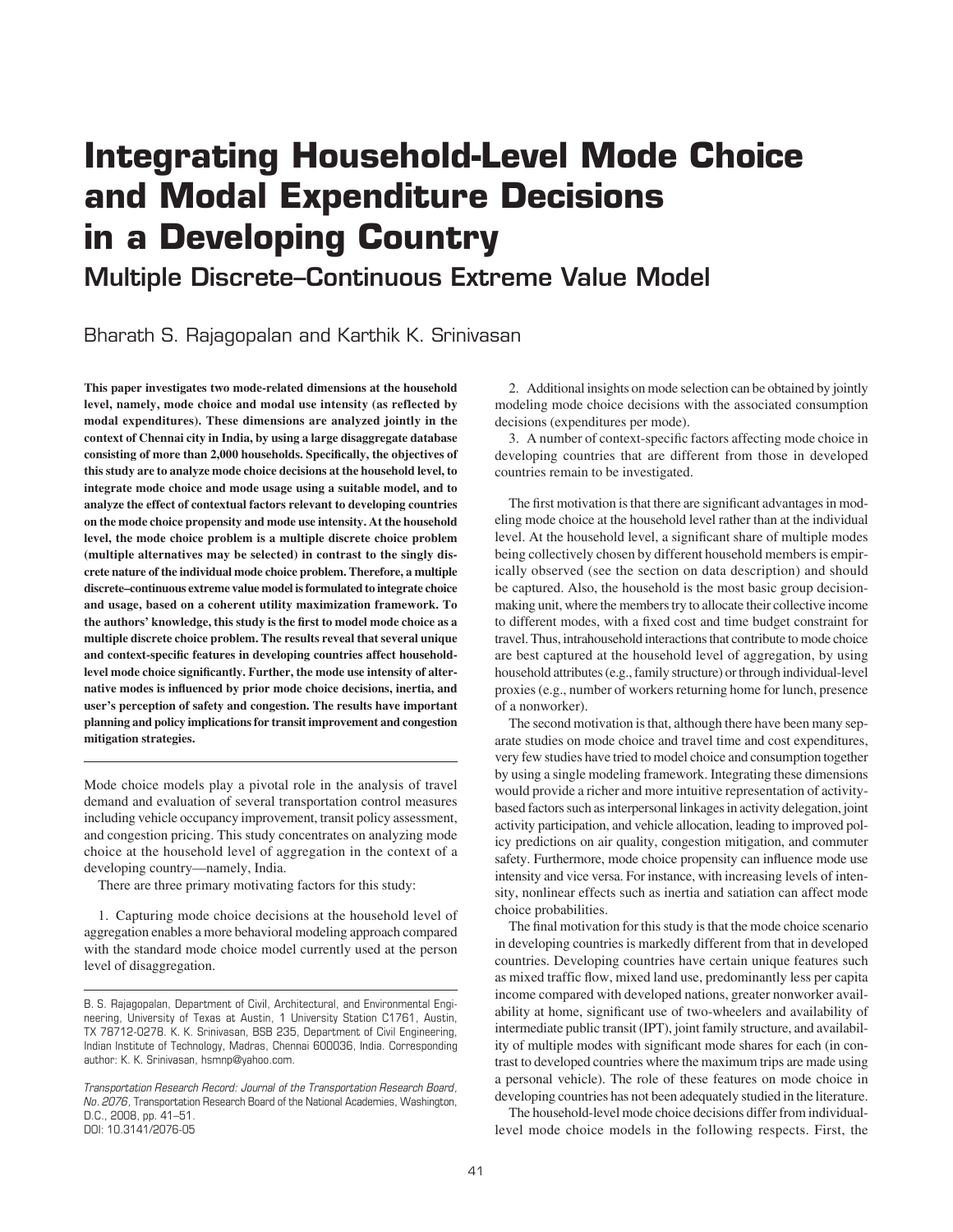household-level mode choice decisions are multiple discrete in nature (multiple alternatives may be chosen from the choice set at the same time). In contrast, the individual-level trip-based mode choice decision is often modeled using singly discrete (mutually exclusive alternatives) methods. Thus, for mode choice at the household level, it is essential to model the combined choice of various modes (by individual traveling members) as a multiple discrete choice problem. In other words, the dependent mode choice variable at the household level is the portfolio of modes chosen by the household. Second, household-level mode choice decisions involve allocation of monetary resources to travel (expenditures) by various modes. This variable is indicative of the mode usage propensity of the household, which influences and is influenced by mode choice decisions of all household members. These features are not sufficiently captured by the individual-level mode choice models that are widely used for planning applications.

In this context, this study pursues the following objectives:

• To analyze mode choice at the household level as a multiple discrete choice problem, as opposed to single discreteness-based analyses;

• To integrate the dimensions of mode choice and mode usage intensity by using a suitable model; and

• To investigate the effect of contextual factors (e.g., state dependence, attitudinal indicators, quality-of-service variables) relevant to developing countries (noted above) on household-level mode choice and mode usage.

These objectives were pursued by investigating two related decision dimensions: modes chosen by households and monetary expenditures on each of the chosen modes for a given household. These dimensions were modeled based on a large-scale database obtained from the Chennai Household Travel Survey (2004–2005) consisting of more than 2,000 households. A multiple discrete–continuous extreme value (MDCEV) model (*1*) was used to integrate the two related dimensions in a mutually consistent manner. To investigate the effects of contextual variables specific to developing countries on household-level mode choice, suitable hypotheses were created and tested through relevant variables in the proposed MDCEV model.

This paper makes the following distinct contributions to the existing literature on mode choice models, travel expenditure analysis, and developing-country studies: (*a*) Household-level mode choice is analyzed as a group decision-making, multiple discrete choice problem. To the authors' knowledge, this study is the first instance of mode choice being analyzed as a multiple discrete problem in the literature. (*b*) Mode choice and modal expenditures are integrated and analyzed by using a single model (MDCEV). (*c*) This paper identifies and analyzes the effect of substantive factors on mode choice in a developing country—in this case, India. (*d*) By analyzing travel cost expenditure as the mode usage component in MDCEV, this paper contributes to the literature on travel money allocation, where relatively fewer works exist compared with time-use studies. (*e*) Finally, this study investigates the role of factors such as inertia and inconvenience that influence the mode use intensity, in contrast to prior studies that capture these effects on choice propensity.

Further, this work is different from other MDCEV-based studies, which mainly capture satiation effects with given alternatives leading to the choice of other alternatives (*1*), whereas other sources of nonlinearity that contribute to diminishing marginal utilities are identified in this study.

The rest of this paper is structured as follows. The next section presents a review of existing relevant works in the literature and a summary of substantive gaps in them. The third section gives details about the data used for this study. The methodologic approach is discussed in the fourth section. The model estimation results and interpretation are presented in the fifth section, and the last section presents conclusions, assumptions, and directions for future research.

# LITERATURE REVIEW

Although the literature related to mode choice, activity decisions, and time–cost budget is quite extensive, in the interest of space, the scope of this review is restricted to two streams that are most pertinent to this study.

#### Studies on Mode Choice

Several mode choice studies have investigated the effect of objective factors including in-vehicle time, out-of-vehicle time, transfers, travel cost, and travel frequency (*2–4*). In addition, subjective factors, perceptions, and attitudes relating to comfort, safety, and built environment also strongly influence passengers' mode selection decisions (*5–7*). With the advent of flexible modeling structures such as mixed logit (*8, 9*), recent studies demonstrate the ability to develop richer and more accurate forecasts by operationalizing these effects (*10*).

In contrast to developed countries, relatively fewer insights are available in the literature in the context of developing countries, primarily due to limited data availability (*11*). In a notable study, Fujiwara et al. (*12*) reported, based on a stated preference survey of mode choice in Yangon, Burma, that users' sensitivity to travel time and cost varies across different income groups.

Another study (*13*) compared three causal studies to investigate the relationship between mode choice and complex trip-chaining patterns. Miller et al. (*14*) studied household-level, tour-based mode choice using a microsimulation framework. This study did not take into account the consumption component and also used a combinatorial method of accounting for multiple modes being chosen, which makes it computationally burdensome.

It can be inferred that there is a need for mode choice models at the household level, which also account for multiple discreteness in choice through an analytically tractable modeling framework. Also, more studies need to be done in developing countries with comprehensive, disaggregate data.

#### Travel Expenditure Analysis

In contrast to the numerous studies on travel time use and allocation research, relatively fewer studies have focused on modeling travel money expenditure, mainly because of data requirements. Zahavi's work (*15*) on the unified model of traffic dealt with the regularity in travel money and time expenditure as well as the effect of income level, network speeds, and car ownership on travel money expenditures. Another notable study (*16*) found that travel money was stable in time and space and thus could be regarded as a travel money budget. Travel and household survey data from various surveys were collected and analyzed current maintenance and running costs for personal vehicles and other out-of-pocket travel costs (*17*). Tanner (*18*) used the seventh-day data of the 1975–1976 National Travel Survey to examine travel time and money expenditures by household income, density, and mode. Studies have used a utility-maximizing simultaneous equations approach (*19*) to model households' activity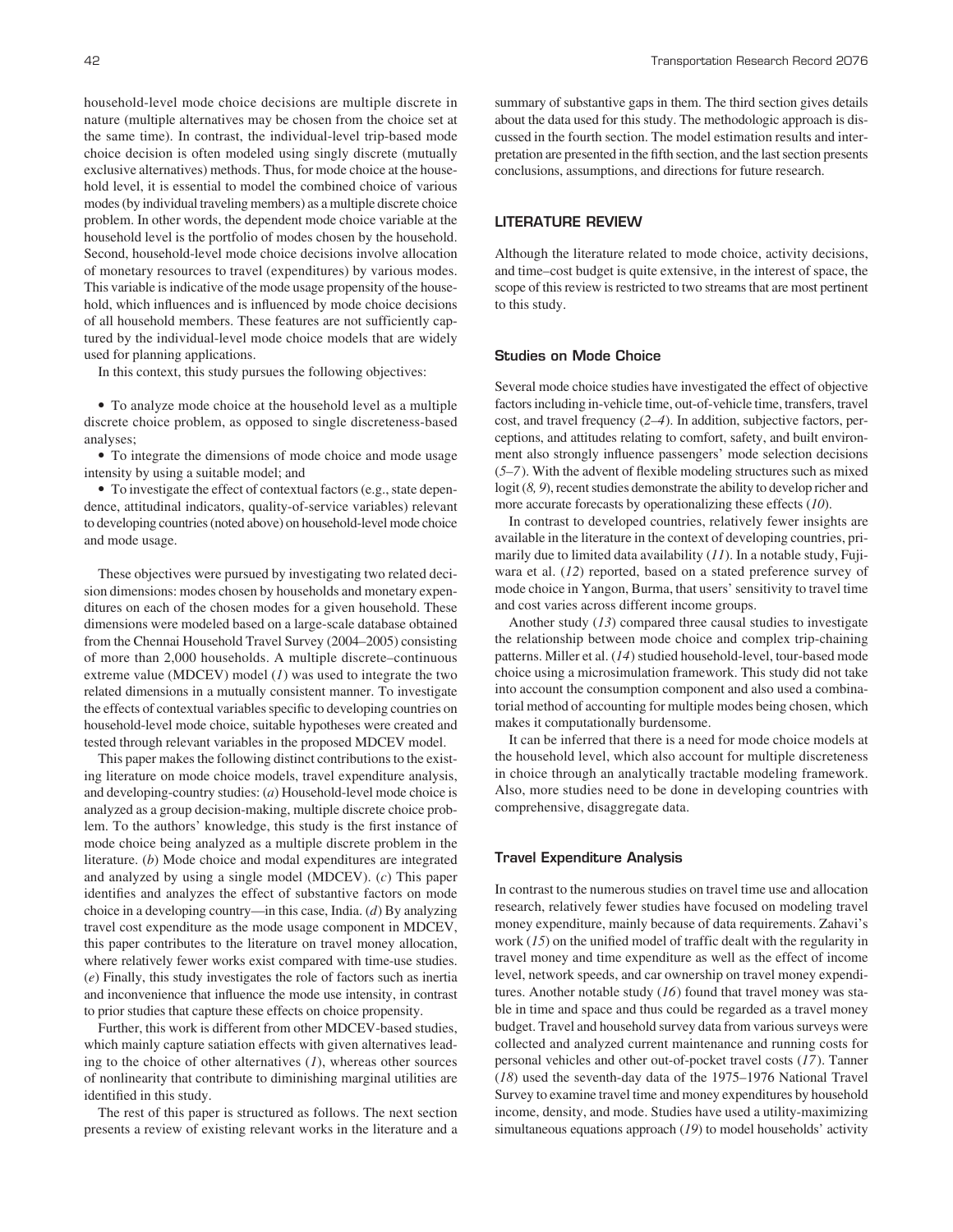participation under fixed time and cost budget constraints. More recently, Thakuriah and Liao (*20*) used the Consumer Expenditure Survey data to explore vehicle ownership expenditures, controlling for socioeconomic, demographic, life-cycle, and other household factors.

There is a significant need for more behavioral models for travel money expenditure analysis—not just on personal vehicles but on other modes as well. Introduction of a budget constraint in the model for travel cost at a household level would also contribute to a more realistic analysis of travel cost expenditure.

Interested readers are referred to Bhat (*1*) for a detailed review of multiple discrete choice models and discrete–continuous models in the literature.

# DATA DESCRIPTION

This study uses disaggregate data from the Chennai Household Travel Survey conducted between December 2004 and April 2005. The city of Chennai has a population of around 7 million and the greater metropolitan region covers nearly  $1,167 \text{ km}^2$ . The study sample was selected at random from 12 zones in Chennai considered to be representative of the city at large (*21*). Data were obtained in face-toface interviews from the households. The households represent 0.5% to 0.7% random samples from the selected zones. The survey was specifically designed with the aim of understanding the changes in sociodemographic characteristics, mode choice, vehicle ownership, land use and activity patterns, and mobility-related variables and their influence on changes in travel patterns in Chennai over the last 5 years.

The sample values are consistent with population values with regard to average household size (4.51 people), average age of workers (38 years), and percentage of males in the workforce (78%) (*22*). The average income in the sample is also similar to the values of the population [estimated to be Rs. 16,786 per month (Rs.  $1 = $0.02$  in 2002 U.S. dollars), by projecting 2001–2002 values reported for Chennai by National Council of Applied Economic Research Report (*23*) with an inflation rate of 5%].

Figure 1 shows the distribution of the total number of modes chosen by a household (work and nonwork trips). The average values of other relevant variables are presented in Table 1. From Figure 1, it is clear that, at the household level, mode choice is a multiple discrete outcome rather than a single discrete decision. Only about 36% of households chose just one motorized mode. Nearly 40% of households chose more than one motorized mode, thus providing evidence for multiple-mode choice (and usage) at the household level.

In Table 1, in the section on household-level mode choice, an important observation is that among households that collectively use only one motorized mode, a significant number (85.61%) own and use a personal vehicle. Also, with an increasing number of modes chosen by a household (i.e., multiple-mode choice), mode shares of public transit and IPT dramatically increase, whereas personal vehicle mode share remains almost constant at any level of multiplemode choice (85%). This result shows that multiple-mode choice is most likely to lead to balanced mode usage rather than just personal vehicle usage.

Other significant findings from the preliminary data analysis specific to developing countries include (*a*) a significant presence of nonworkers at home, with nearly 87.5% of households having at least one nonworker and nearly 45% having two or more nonworkers at home; (*b*) much less driving knowledge among female workers (16.28%) than among male workers (83.75%); (*c*) significantly high use of mobile phones (88%); (*d*) less train access than bus access, possibly due to a lack of proper feeder channels to railway stations; and (*e*) higher two-wheeler ownership rate (51%) and lower four-wheeler ownership rate (20.06%) among households in the neighborhood.

These findings, much different from those in developed countries, reinforce the motivation to analyze mode choice mode usage in developing countries. Figure 2 shows the distribution of total monthly travel expenditure on all available modes. About 39% of households spent less than Rs. 500, whereas only 13% of households spent more than Rs. 3,000 per month. Table 1 also shows that the average expenditure on personal vehicles far exceeds that for other modes.

# MODELING METHODOLOGY

# Household-Level Mode Choice

Every individual making a mode choice decision is a part of a household. Because of the household's fixed-cost budget for travel expenses, various members of the household may try to modify their mode choice decisions to minimize travel expenses subject to this budget constraint. Thus, the household is the basic decision-making unit where group decision making can be explicitly observed. On the basis of the intuitiveness of how the potential interdependence between individual mode choices at the household level (as in the above



**FIGURE 1 Distribution of total number of motorized modes chosen by household.**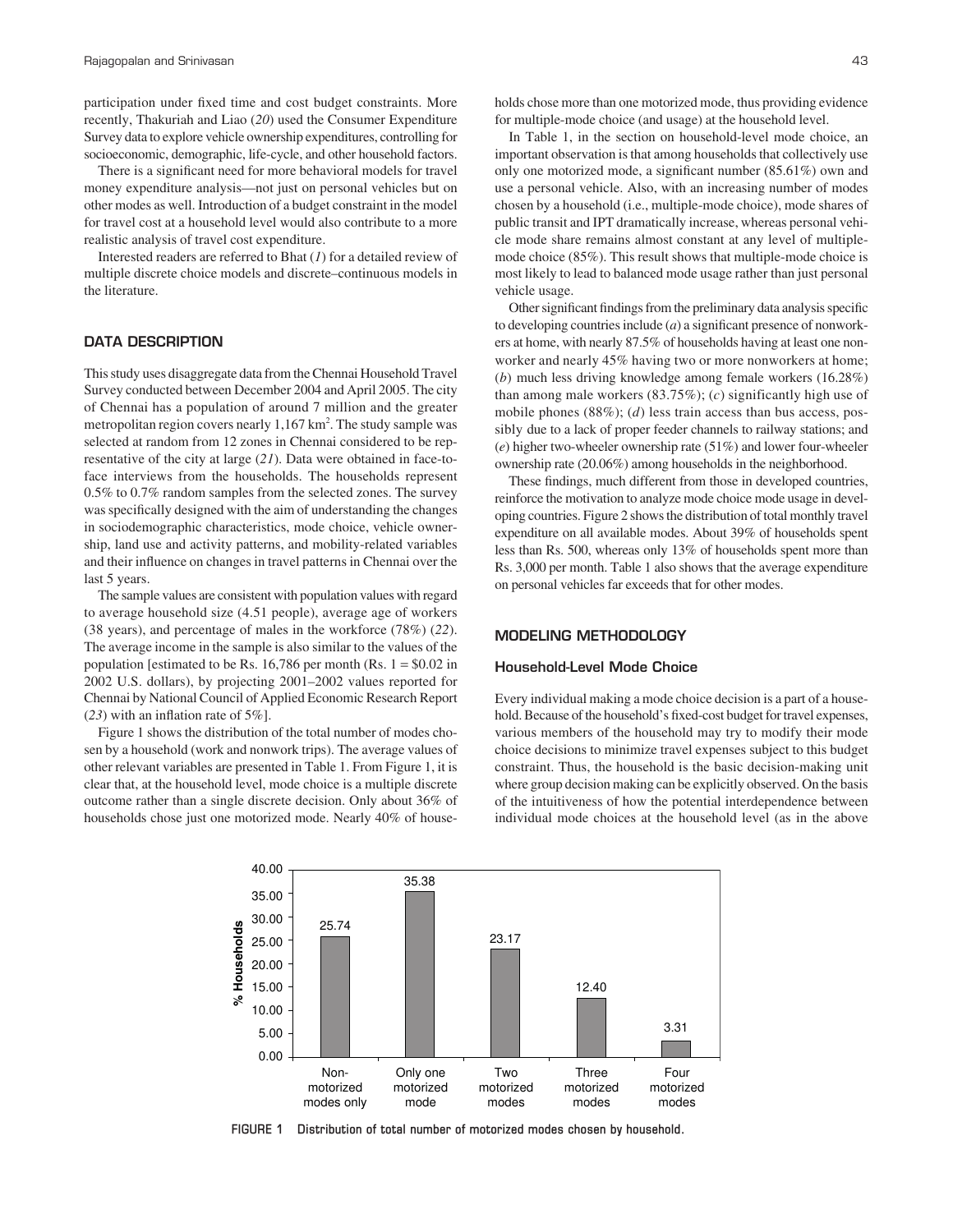| Sample size                                                                                                         | 2,086 households                                                                                         |  |  |  |
|---------------------------------------------------------------------------------------------------------------------|----------------------------------------------------------------------------------------------------------|--|--|--|
| Household-level mode choice                                                                                         | Total number of motorized modes chosen                                                                   |  |  |  |
|                                                                                                                     | 1<br>2<br>3<br>4<br>36.67<br>87.64<br>3.91<br>100                                                        |  |  |  |
| % households using bus<br>% households using train                                                                  | 0.69<br>7.67<br>36.65<br>100                                                                             |  |  |  |
| % households using personal vehicle                                                                                 | 85.61<br>83.79<br>86.85<br>100                                                                           |  |  |  |
| % households using IPT                                                                                              | 71.85<br>88.84<br>9.77<br>100                                                                            |  |  |  |
| % household income spent on travel                                                                                  | 14.8% (Stdev = 17.7%)                                                                                    |  |  |  |
| Travel cost expenditure                                                                                             |                                                                                                          |  |  |  |
| Mean monthly household expenditure on travel by<br>Bus (regular $+$ season tickets)                                 | Rs. $378.08$ (Stdev = Rs. 451.5)<br>Rs. 293.67 (Stdev = Rs.393.55)<br>Rs. 1,709.53 (Stdev = Rs.1,583.13) |  |  |  |
| Train (regular + season tickets)                                                                                    |                                                                                                          |  |  |  |
| Personal vehicle (loans, maintenance, fuel, insurance etc)                                                          |                                                                                                          |  |  |  |
| IPT and other modes (school bus, share-auto etc)                                                                    | Rs. 549.78 (Stdev = Rs. 662.75)                                                                          |  |  |  |
| Mean total monthly household expenditure on travel<br>Other descriptive statistics relevant to developing countries | Rs. 1,887.45                                                                                             |  |  |  |
| Household-level attributes                                                                                          |                                                                                                          |  |  |  |
| Household size (mean)                                                                                               | 4.3                                                                                                      |  |  |  |
|                                                                                                                     |                                                                                                          |  |  |  |
| Household income (mean)<br>Average vehicle ownership per household                                                  | Rs.15,195.1                                                                                              |  |  |  |
| Average number of 2 wheelers per household                                                                          | 1.28<br>1.05                                                                                             |  |  |  |
| Average number of 4 wheelers per household                                                                          | 0.23                                                                                                     |  |  |  |
| Households having mobile phone(s)                                                                                   | 88.24%                                                                                                   |  |  |  |
| Person-level attributes                                                                                             |                                                                                                          |  |  |  |
| Average number of workers per household<br>Average number of female workers                                         | 1.50<br>0.30                                                                                             |  |  |  |
| Average number of male workers                                                                                      | 1.20                                                                                                     |  |  |  |
| Average age of workers                                                                                              | 37.1 years                                                                                               |  |  |  |
| Average driving experience                                                                                          | 8.8 years                                                                                                |  |  |  |
| Driving knowledge among workers                                                                                     |                                                                                                          |  |  |  |
| Male<br>Female                                                                                                      | 83.75%<br>16.28%                                                                                         |  |  |  |
| Nonworkers at home                                                                                                  |                                                                                                          |  |  |  |
| Households having 0 nonworkers                                                                                      | 12.5%                                                                                                    |  |  |  |
| Households having 1 nonworker only                                                                                  | 43.18%                                                                                                   |  |  |  |
| Households having 2 nonworkers only<br>Households having 3 or more nonworkers                                       | 26.87%<br>17.40%                                                                                         |  |  |  |
| Average number of children accompanied                                                                              | 0.23                                                                                                     |  |  |  |
| by adults in their school/college trips                                                                             |                                                                                                          |  |  |  |
| Average number of children below 5 yrs of age per household                                                         | 0.20                                                                                                     |  |  |  |
| Average number of children between 5 yrs and 18 yrs of age<br>per household                                         | 0.71                                                                                                     |  |  |  |
| Peer and location effects                                                                                           |                                                                                                          |  |  |  |
| Average number of households owning two wheelers<br>per 10 households in the neighborhood                           | 5.10                                                                                                     |  |  |  |
| Average number of households owning four wheelers<br>per 10 households in the neighborhood                          | 2.06                                                                                                     |  |  |  |
| Households living in urban areas                                                                                    | 40.4%                                                                                                    |  |  |  |
| Households living in peri-urban areas                                                                               | 28.6%                                                                                                    |  |  |  |
| Households living in suburban areas                                                                                 | 31%                                                                                                      |  |  |  |
| Accessibility to public transit<br>Households where bus stop is within 500 m                                        | 84.78%                                                                                                   |  |  |  |
| from home<br>Households where railway station is within 1 km<br>from home                                           | 36.15%                                                                                                   |  |  |  |
| Workers who have access to bus stand within 500 m<br>from workplace                                                 | 76.04%                                                                                                   |  |  |  |
| Workers who have access to railway station within<br>1 km from workplace                                            | 40%                                                                                                      |  |  |  |

**TABLE 1 Descriptive Statistics of Chennai Household Travel Survey Data**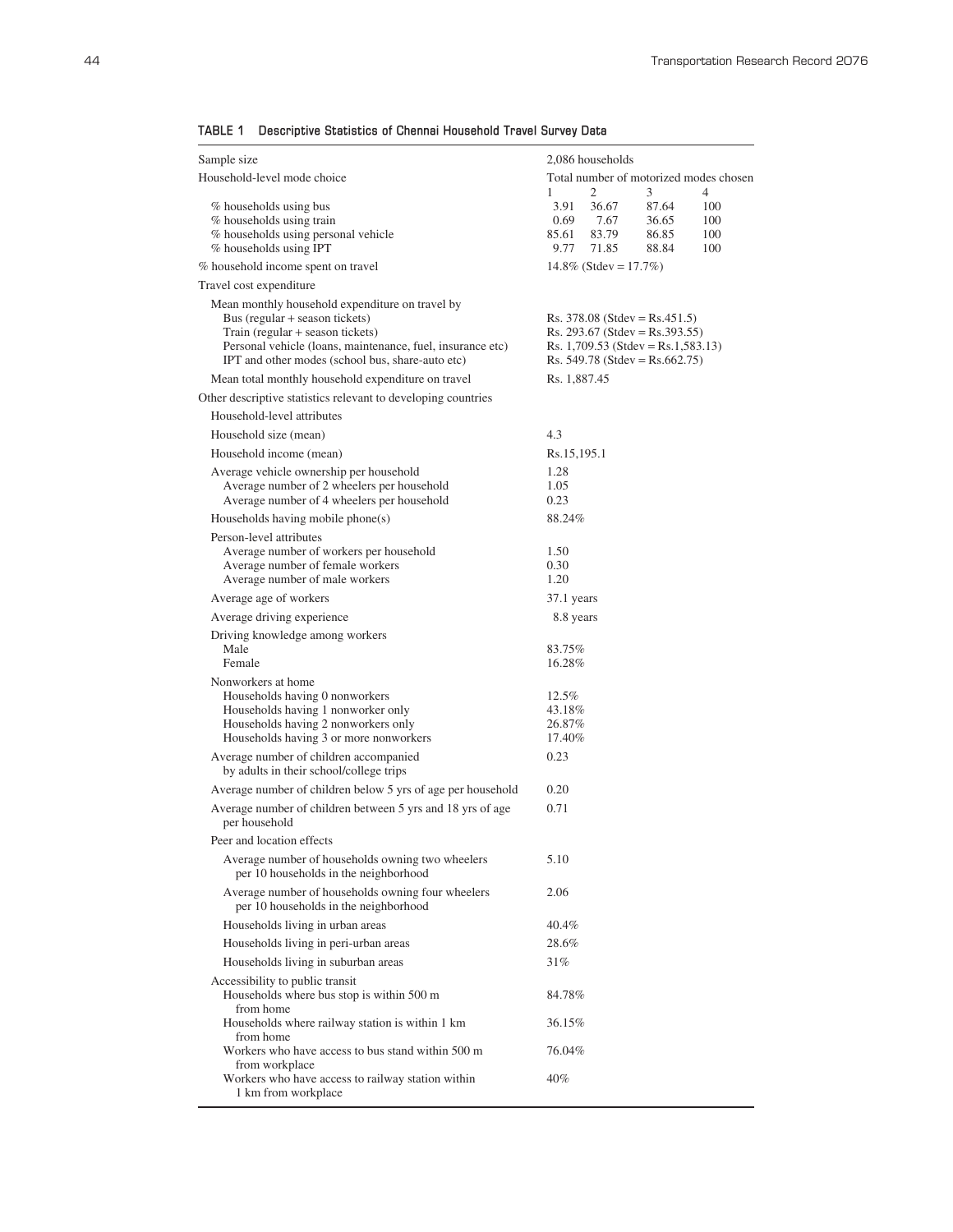

**FIGURE 2 Distribution of total monthly travel expenditure of household.**

observation) and some of the descriptive statistics (e.g., Figure 1), it is hypothesized that mode choice is a household-level decision and the following MDCEV framework is proposed to implement this hypothesis.

## Multiple Discrete–Continuous Extreme Value Model

## Problem Features

The observed mode choice consists of a discrete and a continuous component. The discrete component relates to the modes selected by the household, whereas the continuous component relates to the intensity of usage of the selected modes (modeled here through modal expenditures). MDCEV, being a discrete–continuous model, enables the seamless integration of the discrete and continuous components, besides capturing multiple discreteness.

Simultaneous equations, ordinary least squares, and Tobit models can model the continuous components but are not integrated with the discrete components. The other shortcoming of these models is that they are mainly statistical and lack a coherent behavioral framework underlying the observed decisions. These models yielded counterintuitive results and poor goodness-of-fit (not reported here because of lack of space). On closer examination, these results were found because the expenditure variable did not follow a normal distribution and the ordinary least squares was unable to model the truncation at zero for modes not chosen by the household.

## Behavioral Framework

Let there be *I* different travel modes that a household can potentially use. Let  $e_k$  be the monthly travel cost expenditure on mode  $k$  ( $k = 1$ ,  $2, \ldots, I$  and let *B* denote the total travel budget available to a household. The household subscript *h* is suppressed for notational convenience below.

A constrained utility maximization framework is used to model the selection of modes at the household level as well as the associated travel expenditures on each mode. Accordingly, it is assumed that the household seeks to maximize its total utility by consuming various quantities corresponding to the different modes, subject to the budget constraint  $\Sigma_k e_k \leq B$ . This optimal consumption vector that maximizes the household utility is denoted by  $e^* = \{e_1^*, \ldots, e_k^*\}.$ 

#### Model Specification

It is assumed that the household utility *U* is a function of the consumption vector  $e = \{e_1, \ldots, e_k\}$  and can be expressed as the sum of the modal utilities  $U_k$ . The utility of mode  $k$  is assumed to be made up of two components: a baseline component (ψ*k*) and a component  $(\pi_k)$  that depends on the intensity of consumption  $(e_k)$ . A multiplicative error term of the form  $exp(\epsilon_k)$  is assumed for mode *k* (random utility), where the errors  $\epsilon_k$  represent unobserved terms that affect the utility. These errors  $\epsilon_k$  are assumed to follow an independent and identically distributed (iid) and standard Gumbel distribution. The form and distribution of  $\epsilon_k$  ensures the utility function is valid and an analytical closed-form expression for the likelihood (*1*).

Accordingly, the modal utility  $U_k$  is assumed to take the form  $U_k =$  $\Psi_k \pi_k(e_k)$  exp( $\epsilon_k$ ). The choice and specification of the baseline and intensity-dependent components are predicated on the following assumptions:

1. A greater intensity of use for a given mode represents a greater strength of preference for a given mode. The modal utility  $U_k$  is an increasing function of  $e_k$ , consistent with the microeconomic framework.

2. The additional increment of consumption may provide a smaller increase in utility of that mode at a higher level of consumption than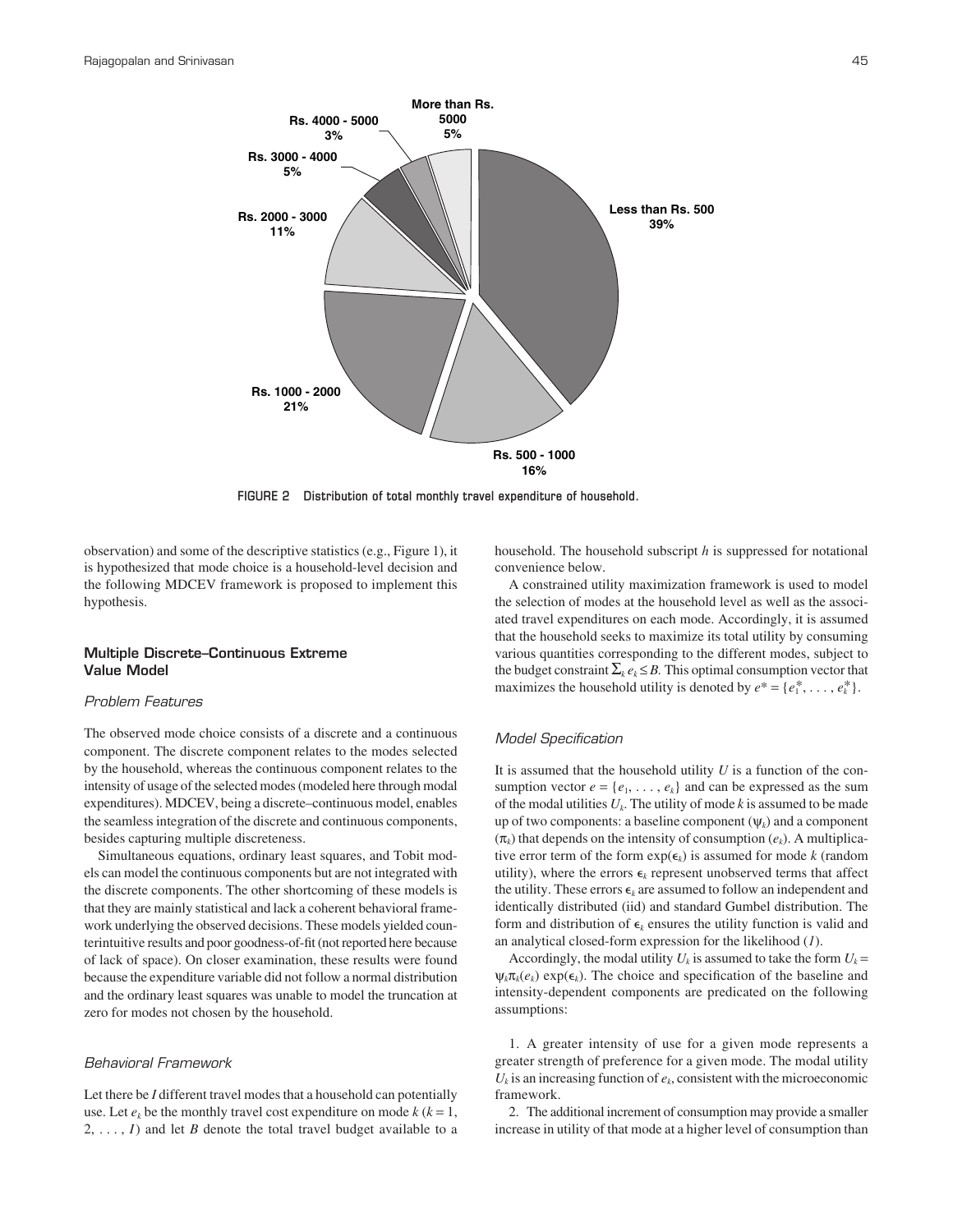To reflect these assumptions, the following specification is used for the deterministic baseline and intensity-dependent utility components.

Baseline deterministic utility specification. Baseline utility of mode *k* (when consumption  $x_k = 0$ ):

$$
\psi_{k} = \exp(\beta_{k} z_{k})
$$

where  $z_k$  is a vector of parameters characterizing the household and mode *k* (sociodemographic variables, accessibility of the mode, travel time, land use variables, and relevant interaction variables) that affect the baseline utility for mode  $k$ , and  $\beta_k$  is a vector of parameters influencing baseline utility.

Intensity-dependent utility  $\pi_k$  specification. It is assumed that the intensity-dependent utility component

$$
\pi_{k}(e_{k}) = \left\{ \frac{\left(1+e_{k}\right)^{\alpha_{k}}-1}{\alpha_{k}} \right\}
$$

where the term  $\alpha_k$  influences the rate of diminishing marginal utility from using a particular mode *k.* To see this, note that

$$
\frac{dU_k}{de_k} = \psi_k \pi'_k(e_k) \exp(\epsilon_k) = \psi_k (1 + e_k)^{\alpha_{k-1}} \exp(\epsilon_k)
$$

Thus, if  $\alpha_k = 1$ , the marginal utility is constant. If  $\alpha_k < 1$ , the marginal utility decreases, and  $\alpha_k$  > 1 indicates an increasing marginal utility function.

To reflect the fact that the marginal utility rate is a function of household and modal characteristics, this term is parameterized as follows:

$$
\alpha_{k} = \frac{1}{\left(1 + e^{-\theta_{k}Y_{k}}\right)}
$$

where  $Y_k$  is a vector of household and modal characteristics influencing the marginal utility for the *k*th alternative, and  $\theta_k$  is a corresponding vector of parameters. This parameterization implies that  $0 < \alpha_k \leq 1$ , thus ensuring that Assumptions 1 and 2 are satisfied. A negative  $\alpha$  value would imply a decreasing utility function, and a value > 1 would imply an increasing marginal utility.

# Model Estimation

An outline of the estimation procedure is presented here and closely follows the MDCEV model estimation procedure by Bhat (*1*) and may be skipped by readers familiar with the procedure. The only difference is that the  $\gamma$  parameter of Bhat (*1*) is set to 1 to avoid identification problems and only the  $\alpha_k$  terms are estimated in this study.

The utility maximization problem above can be converted into an equivalent Lagrangian form by including the constraint as a part of the objective function as shown below:

$$
\text{maximize } L(U, B) = \sum_{k} U_k - \lambda \left[ \sum_{k} e_k - B \right]
$$

The optimal solution *e*\* can be obtained by solving first-order Kuhn–Tucker conditions below:

$$
\Psi_k \left( 1 + e_k^* \right)^{\alpha_{k-1}} - \lambda = 0 \quad \text{if } e_k^* > 0 \quad k = 1, 2, ..., I
$$
  

$$
\Psi_k \left( 1 + e_k^* \right)^{\alpha_{k-1}} - \lambda < 0 \quad \text{if } e_k^* = 0 \quad k = 1, 2, ..., I
$$

These conditions imply that the marginal utilities at optimality are equal for all used modes and larger than the marginal utility of any unused mode.

Setting  $\lambda = [\exp(\beta' x_1 + \epsilon_1)] \alpha_1 (e_1^* + 1)^{\alpha_1 - 1} =$  marginal utility of the first chosen alternative.

$$
\log \lambda = \beta' x_j + \ln \alpha_j + (\alpha_j - 1) \ln \left( e_j^* + 1 \right) + \epsilon_j \tag{1}
$$

for all modes *j* that are selected.

The corresponding deterministic component of log  $\lambda$  is denoted as follows:

$$
V_j = \beta' x_j + \ln \alpha_j + (\alpha_j - 1) \ln (e_j^* + 1)
$$

for  $(j = 1, 2, 3, \ldots, I)$ .

Substituting for  $\lambda$  from above into Equation 1 for the other modes  $(k = 2, \ldots, I)$ , the Kuhn–Tucker conditions can be expressed in logarithmic form as follows:

$$
V_j + \epsilon_j = V_1 + \epsilon_1 \qquad \text{if } e_j^* > 0 (j = 2, 3, ..., I)
$$
  

$$
V_j + \epsilon_j < V_1 + \epsilon_1 \qquad \text{if } e_j^* = 0 (j = 2, 3, ..., I)
$$
 (2)

The likelihood consists of two types of terms: the first corresponds to the modes that are chosen (with positive consumption and expenditures) and those that are not chosen (consumption = 0). The above equation shows that the corresponding likelihood terms for the first case reflect the density function at the corresponding utility values (reflected as equality), and for the second case they represent a discrete choice probability relative to the chosen alternatives.

From Equation 2, it has been shown (*1*) that the probability that the individual selects *M* of the *I* modes ( $M \ge 2$ ), given  $\epsilon_1$ , is

$$
P(t_2^*, t_3^*, \dots, t_M^*, 0, 0, \dots, 0) | \epsilon_1
$$
  
= 
$$
\left\{ \left( \prod_{i=2}^M g(V_1 - V_i + \epsilon_1) \right) |J| \right\} \times \left\{ \prod_{s=M+1}^K G(V_1 - V_s + \epsilon_1) \right\}
$$
 (3)

where

- $g =$  standard extreme value density function,
- $G =$  standard extreme value cumulative distribution function, and *J* = Jacobian function.

Refer to Bhat (*1*) for a detailed derivation of this result and form of the Jacobian.

Under the assumption that the error terms follow an iid Gumbel distribution, the likelihood of observing the given consumption vec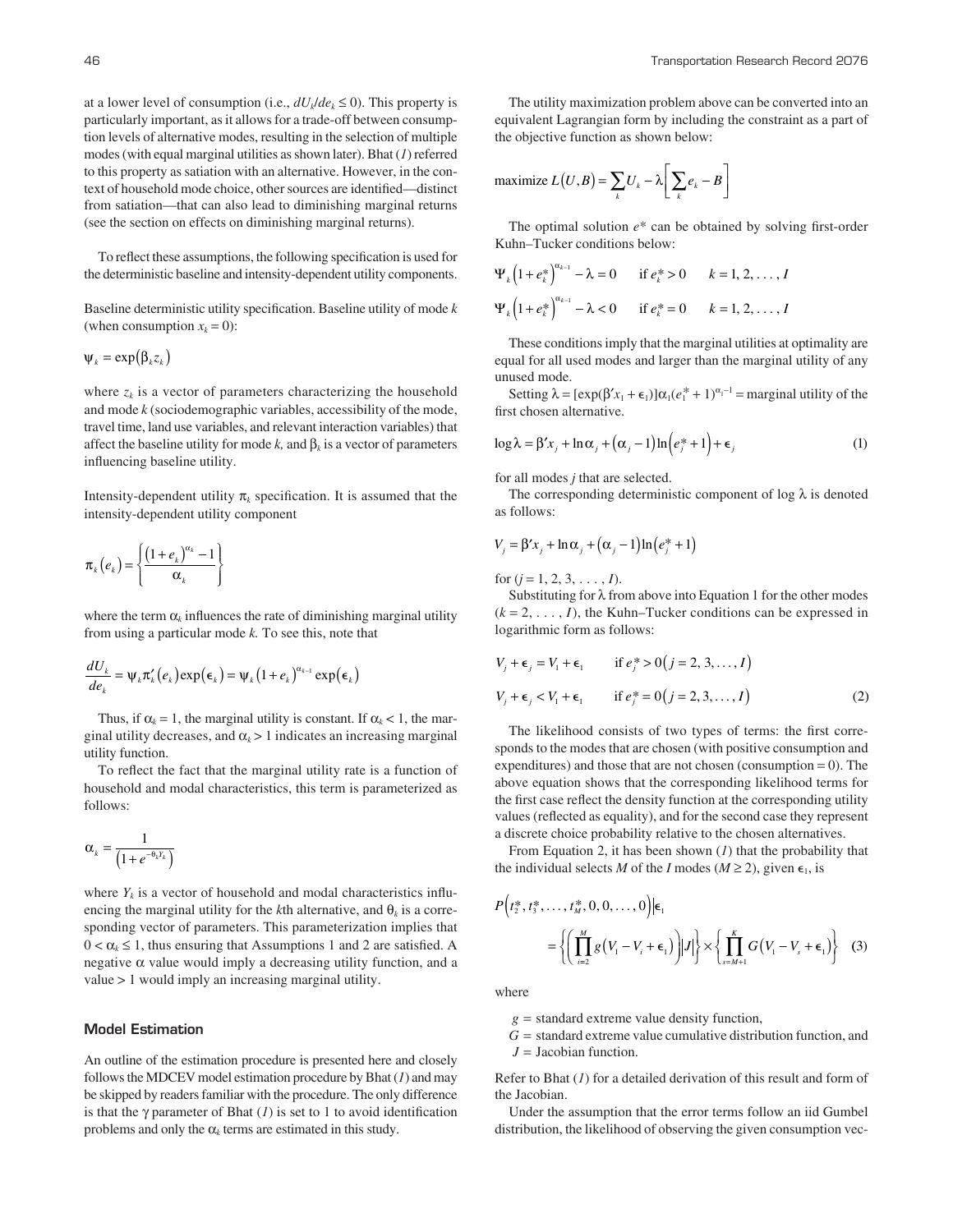tor without loss of generality assuming that the first *M* modes of *I* modes are selected with consumption quantities  $(e_1^*, e_2^*, e_3^*, \ldots, e_n^*)$  $e^*_{M}$ , 0, 0, . . . , 0) can be shown to be

$$
P\left(e_2^k, e_3^k, \dots, e_M^k, 0, 0, \dots, 0\right)
$$
\n
$$
= \int_{\epsilon_1}^{\epsilon_2} P\left(e_2^k, e_3^k, \dots, e_M^k, 0, 0, \dots, 0 | \epsilon_1\right) g(\epsilon_1) d\epsilon_1
$$
\n
$$
= \left[\prod_{k=1}^M c_k \right] \left[\sum_{k=1}^M \frac{1}{c_k} \right] \left[\prod_{i=2}^M e^{-(V_i - V_i)}\right]
$$
\n
$$
\int_{\epsilon_1 = -\infty}^{+\infty} \left\{ \left(e^{-\epsilon_1}\right)^{M-1} \cdot e^{-\sum_{k=1}^I \left[e^{-(V_i - V_j + \epsilon_1)}\right]} \cdot e^{-\epsilon_1} \right\} d\epsilon_1
$$
\n
$$
= \left[\prod_{k=1}^M c_k \right] \left[\sum_{k=1}^M \frac{1}{c_k} \right] \left[\prod_{j=1}^M e^{V_k} \right] \left(M - 1\right)!
$$

where

$$
c_k = \left(\frac{1 - \alpha_k}{e_k^* + 1}\right)
$$

The log of this likelihood is maximized corresponding to the observed consumption vector to obtain estimates of the model parameters  $\alpha_k$  and  $\theta_k$ . The maximum likelihood estimation technique is used, given its desirable asymptotic properties: unbiasedness, consistency, efficiency, normality, and model results are described in the following sections.

The primary advantages of the proposed MDCEV model for the household-level analysis of mode choice include its ability to

#### 1. Capture multiple discreteness;

2. Provide a logical, computationally efficient, and consistent representation of the linkage between discrete and continuous components of choice (e.g., if a given mode is not selected by a household, the corresponding mode share and usage levels will be zero);

3. Account for diminishing marginal utility in choice with increasing consumption; and

4. Model intermodal linkages, budget constraints, and intrahousehold interactions that affect mode choice.

The conventional single discrete choice model can be obtained as a special case of the multiple discrete model. Further, the single discrete choice model (e.g., multinomial logit) assumes that the utility is independent of the magnitude of consumption. These assumptions can be statistically tested by examining whether the terms  $\alpha_k = 1$  for all modes.

# EMPIRICAL RESULTS

#### Mode Choice Component

The mode choice component is represented by the term  $\beta'_j x_j$  in the deterministic utility *V*:  $V_j = \beta' x_j + \ln \alpha_j + (\alpha_j - 1) \ln(e_j^* + 1)$  for (*j* =  $1, 2, 3, \ldots, I$  [see MDCEV probability expression in the previous section]. Table 2 presents the MDCEV model results of the final

specification, along with the *t*-statistics of the estimated parameters. The results from the final specification are explained as follows.

#### Baseline Preference Constants

Personal vehicle is taken as the baseline alternative. The baseline preference constants for the other three modes indicate that, relative to a personal vehicle, households have less preference for public transportation. Intrinsic preference for IPT modes is found to be greater than that for public transportation but less than for a personal vehicle, after controlling for other variables. This finding is consistent with the average attitudinal behavior of individuals toward travel modes and may reflect intrinsic preference toward comfort and convenience and constraints associated with alternative modes.

## Household Structure

The baseline segment used in household structure segments is the single male worker belonging to an extended family segment. The household structure variables are household-level attributes used to explain the interperson interactions.

Extended Family Households Extended family households with a single female worker showed less preference toward a personal vehicle than toward bus and IPT. A possible reason for this finding is the lack of driving knowledge among female workers, as indicated in the descriptive statistics (Table 1). Extended family households with only multiple male workers, on the other hand, showed a greater inclination toward choosing bus and personal vehicle. Households with multiple male workers and no female workers were found to belong to the lower income segment (<Rs. 8,000 per month), and the male workers usually undertake a larger share of out-of-home maintenance activities. The need for increased mobility is evident in their preference toward a personal vehicle. Males' lower sensitivity to in-vehicle crowding along with the cost efficiency of public transit contribute to their preference for bus, subject to vehicle availability constraints.

Extended family households with more male workers than female workers showed a strong positive preference for a personal vehicle and bus but also showed the least preference toward the IPT modes (auto-rickshaws). This finding could be attributed to increased ride-sharing and greater driving knowledge in the case of excess male workers. On the other hand, an extended family with excess female workers (i.e., more than male workers) showed the greatest preference toward IPT modes, compared with public transport and personal vehicles.

Nuclear Family Among nuclear families and couples, the singlemale-worker category had the largest number of observations. Such households show a greater preference for a personal vehicle, primarily due to greater driving knowledge among male workers, child-care-related mobility needs, and the greater comfort level of personal vehicles. Single-female-worker-only nuclear households showed a reduced preference toward bus and personal vehicle but higher IPT preference (as inferred from additional specifications) mainly due to a lack of driving knowledge, greater privacy needs among female workers, and an increased proportion of expenditures for child care.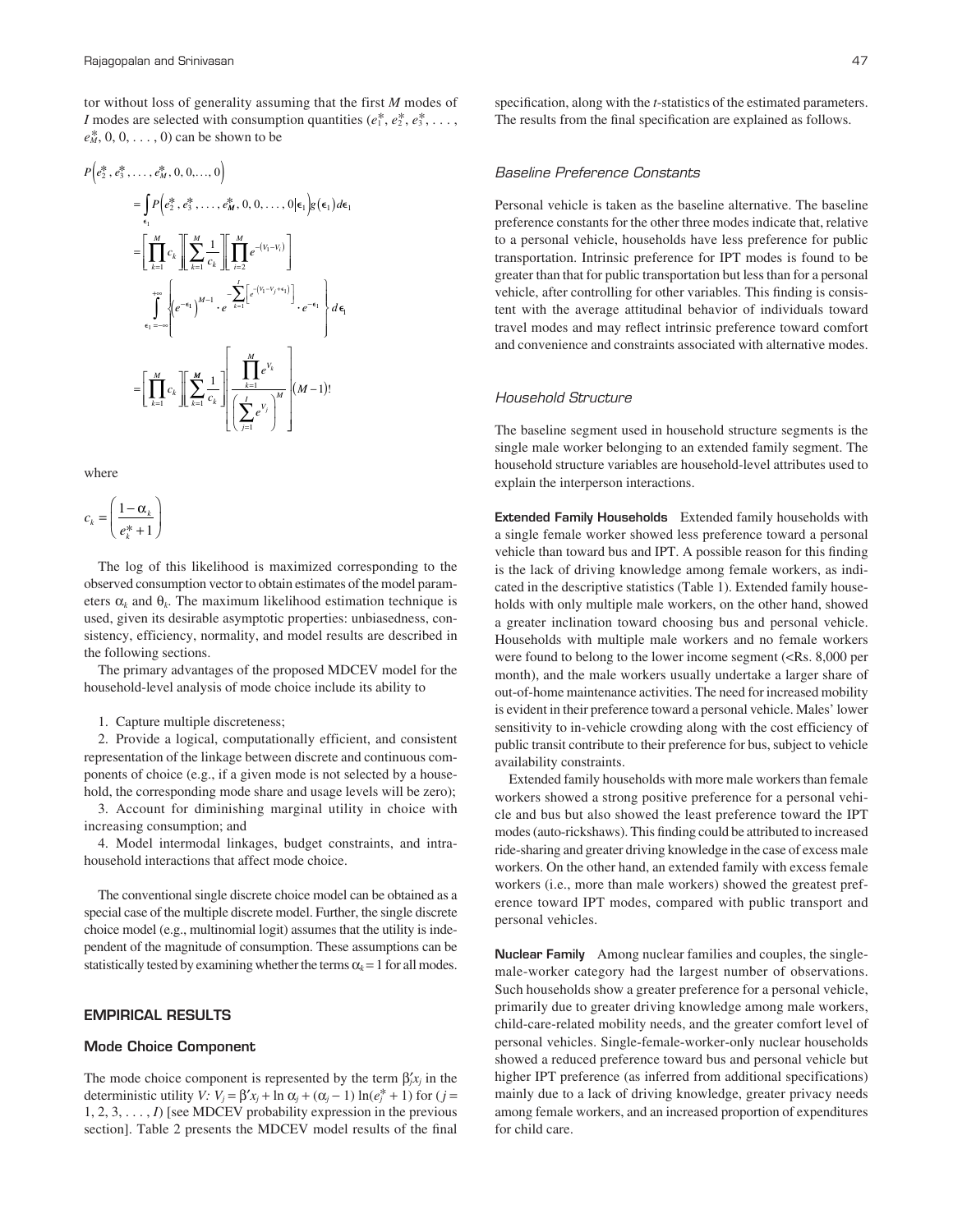# **TABLE 2 MDCEV Model Estimation Results**

| Parameter Description                                                                                                                                                                                        |                                                                            | <b>Bus</b>                             | Train                                                                                            | Personal<br>Vehicle           | <b>IPT</b>                                 |
|--------------------------------------------------------------------------------------------------------------------------------------------------------------------------------------------------------------|----------------------------------------------------------------------------|----------------------------------------|--------------------------------------------------------------------------------------------------|-------------------------------|--------------------------------------------|
| Mode Choice Component                                                                                                                                                                                        |                                                                            |                                        |                                                                                                  |                               |                                            |
| Constant                                                                                                                                                                                                     |                                                                            | $-1.45(-26.01)$                        | $-3.03(-33.85)$                                                                                  | <b>Baseline</b>               | $-0.35(-7.01)$                             |
| Family structure<br>Extended family single male worker is baseline segment                                                                                                                                   |                                                                            |                                        |                                                                                                  |                               |                                            |
| Single female worker only<br>Multiple male workers only<br>Male workers > female workers<br>Female workers $\geq$ male workers                                                                               | Extended family (3 or more adults with or without children below 18 years) | 0.51(1.33)<br>0.40(2.83)<br>0.22(2.11) | $\overline{\phantom{a}}$<br>$\overline{\phantom{0}}$                                             | 0.40(2.83)<br>0.22(2.11)      | 0.51(1.33)<br>$-0.87(-2.70)$<br>0.13(1.77) |
| Nuclear family (couple with children)<br>Single male worker only<br>Single female worker only                                                                                                                |                                                                            | $-1.18(-1.73)$                         |                                                                                                  | 0.21(1.93)<br>$-1.18(-1.73)$  |                                            |
| Other developing country-specific factors                                                                                                                                                                    |                                                                            |                                        |                                                                                                  |                               |                                            |
| Peer group effects<br>Two-wheeler ownership in the neighborhood                                                                                                                                              | (#HH out of 10 HH in the immediate neighborhood that own a two-wheeler)    | 0.30(40.28)                            | 0.30(40.28)                                                                                      |                               | 0.15(20.30)                                |
| Four-wheeler ownership in the neighborhood<br>(#HH out of 10 HH in the immediate neighborhood that own a four-wheeler)                                                                                       |                                                                            |                                        |                                                                                                  | 0.25(19.81)                   | 0.32(22.16)                                |
| Nonworker effects and other resource-based coordination effects<br>Number of workers returning home for lunch.<br>Suburban household has train access as well as<br>own vehicles and nonworkers are present. |                                                                            | 0.21(2.46)                             | 1.43(6.50)                                                                                       | 0.50(7.64)<br>0.78(5.31)      |                                            |
| Suburban household has own vehicles and nonworkers are                                                                                                                                                       | present, but there is no train station within a 1-km radius.               |                                        | 0.22(2.12)                                                                                       | 1.06(8.62)                    |                                            |
|                                                                                                                                                                                                              | Workers in HH make no intermediate stops on the way from/to workplace.     | 0.31(4.97)                             | 0.31(4.97)                                                                                       | 0.26(4.96)                    |                                            |
| Nonworkers present. Mixed land use in household's neighborhood.<br>Workers in HH make no intermediate stops on the way from/to workplace.<br>Mixed land use, but HH has no nonworkers.                       |                                                                            | 0.05(1.25)                             |                                                                                                  | 0.43(3.02)                    |                                            |
| Mode Usage Component                                                                                                                                                                                         |                                                                            |                                        |                                                                                                  |                               |                                            |
| Constant                                                                                                                                                                                                     |                                                                            | 1.45(33.34)                            | 1.66(17.48)                                                                                      | 9.89 (73.64)                  | 1.49(46.20)                                |
| State dependence effects (inertia effects)<br>Choice of bus 5 years back<br>Choice of train 5 years back<br>Choice of personal vehicle 5 years back<br>Choice of IPT 5 years back                            |                                                                            | 1.03(3.13)                             | 1.03(3.13)                                                                                       | 6.61(2.34)                    | $-0.74(-3.45)$                             |
|                                                                                                                                                                                                              |                                                                            | $-0.35(-1.91)$                         | $-0.35(-1.91)$                                                                                   |                               | $-0.37(-2.48)$<br>0.57(1.46)               |
| Inconvenience/perceived inconvenience<br>in their neighborhood, collected as a ranked response)<br>High congestion on roads<br>Low safety level for pedestrians                                              | (These are derived from user perceptions of quality and level of service   | $-0.04(-1.31)$                         | 0.06(2.30)<br>$-0.04(-1.31)$                                                                     | $-3.27(-44.62)$<br>0.52(6.19) | 0.05(2.30)                                 |
| Log likelihood at zero:                                                                                                                                                                                      | $-21,708.31$                                                               |                                        | Number of parameters:                                                                            |                               | 37                                         |
| Initial log likelihood:<br>$-12,150.49$                                                                                                                                                                      |                                                                            |                                        | $\chi^2 \; \text{statistic} = 2[\text{LL}_{\text{convg}} - \text{LL}_{\text{initial}}] \text{:}$ |                               | 997.70                                     |
| Log likelihood at convergence:<br>$-11,651.64$                                                                                                                                                               |                                                                            |                                        | Critical $\chi^2$ value for 37 d.o.f.:                                                           |                               | 69.34                                      |

NOTE: Entries in the table marked "—" imply that they were tested in the initial specifications, but were dropped in the final specification. Estimates that are italicized are not significant at the 85% confidence level but are included in view of theoretical interest. HH = household, LL = log likelihood, d.o.f. = degrees of freedom.

Peer Group Effects The peer group effects in this study refer to the influence of two-wheeler and four-wheeler ownership in the immediate neighborhood of the household. Households living in neighborhoods with a high rate of car ownership (>5 cars owned among 10 households in the neighborhood) were more likely to choose a personal vehicle (especially four-wheelers) and IPT. This finding suggests that either residential choice may be self-selected based on vehicle ownership and social status or the household-level mode choice decisions are influenced by the decisions of other individuals present in the neighborhood. In contrast, respondents living in neighborhoods with higher two-wheeler ownership rates (>7 two-wheelers owned among 10 households in the neighborhood) are more likely to use public transportation modes. These

results are consistent with other studies in developing countries, which found that households with only two-wheelers are more likely to consider switching to public transport than households that have a car (*24*).

# Other Effects Specific to Developing Countries

Time-Related Constraints It was found that households where workers return home for lunch show a greater preference (nearly twice as large) for a personal vehicle (coefficient  $= +0.50$ ) relative to a bus (coefficient  $= +0.21$ ). Returning home for lunch involves greater coordination between workers and nonworkers (if any,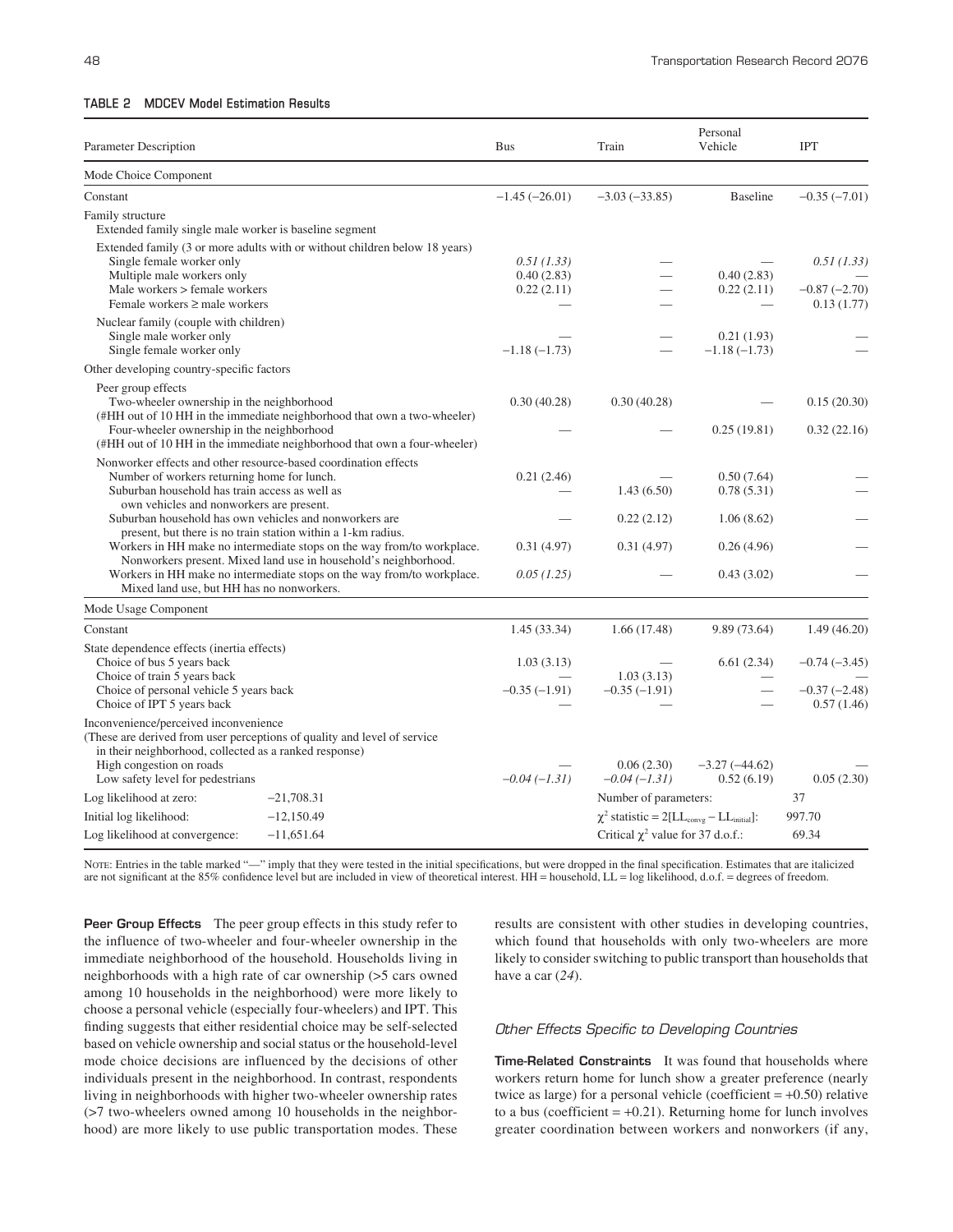usually the homemaker is at home). Because workers must come home, have lunch, and leave in a restricted time window (usually 60–90 min), personal vehicles are preferred to public transport because of the greater mobility provided by personal vehicles.

Nonworker Vehicle Usage Suburban households with nonworkers but without access to a train showed greater preference for a personal vehicle (coefficient  $= +1.06$ ) and much less preference for a train  $(coefficient = 0.22)$ . This finding is primarily due to use of a personal vehicle by workers for long-distance work trips from suburban locations. The resulting lack of vehicle availability at home is likely to be reflected in the lesser delegation of local out-of-home maintenance trips (bank, post office, etc.) to the nonworker. In contrast, when there is access to a train, the preference toward a train was intuitively much higher (coefficient  $= +1.43$ ), but the preference for a personal vehicle was still positive (although it decreased significantly;  $coefficient = +0.78$ ).

The latter situation, besides being a clear indication of multiplemode usage, also shows greater delegation of out-of-home maintenance trips to nonworkers. Because the worker is most likely to use a train to commute, the personal vehicle is likely to be left at home and is available to nonworkers. The significant decrease in the personal vehicle's coefficient is attributable to the nonworker's personal vehicle use for local, nonwork trips rather than for mandatory, longdistance work commutes from suburban locations. This finding provides evidence of complex activity substitutions and vehicle allocation across household members that influence mode choice decisions, which cannot be captured easily through standard mode choice models used at the individual level of disaggregation. The two variables used above are interaction variables between different household-level attributes (household location, vehicle ownership, and access to train) and individual proxies for explaining household interaction.

Activity Delegation to Nonworkers Mixed land use is widely prevalent in the city of Chennai, with a high density of activity centers in residential neighborhoods and with the potential for increasing nonmotorized and public transport usage. Results from this study indicate that effects of land use on mode choice are also subject to intrahousehold interactions. It was found that when nonworkers are present, households in mixed land use areas and where workers do not make any intermediate stops in their work trips show greater preference for public transport (coefficient  $= +0.31$ ) and less preference for a personal vehicle (coefficient  $= +0.26$ ). But the absence of nonworkers in these households significantly increases their preference for a personal vehicle (coefficient  $= +0.43$ ) and significantly decreases their preference for public transportation  $(coefficient = +0.05)$  despite the mixed land use.

Because workers do not make intermediate stops, the nonworkers make local out-of-home maintenance trips and also take care of inhome activities in the workers' absence. The absence of nonworkers at home shifts this responsibility to workers. However, as workers do not make intermediate stops on their work trips, these respondents have to make separate trips for this purpose. This increase in the workers' mobility needs is better facilitated by a personal vehicle than by public transport, which is reflected in the mode choice as shown above. This finding highlights the moderating role of worker– nonworker interaction at the household level on the impact of mixed land use on transit ridership. The above two variables are interaction variables among different household-level attributes (mixed land use in the neighborhood, vehicle ownership) and individual proxies for explaining household interaction.

## Mode Usage Component

#### Constants

The values of constants indicate that the intrinsic tendency to use a personal vehicle (i.e., the marginal utility) is much higher than that of other modes. The  $\alpha$  parameter value at zero coefficients—that is,  $1/[1 + \exp(-\delta_i)]$ , which lies between 0 and 1—is 0.99 for a personal vehicle. The α parameter values at zero coefficients for bus, train, and IPT are 0.81, 0.84, and 0.82, respectively. As a higher value of  $\alpha$  implies a greater marginal utility value, the initial marginal utility of a personal vehicle is very high compared with that of other modes, implying that households are more likely to spend more on personal vehicles than on any other mode. This finding may be attributed to the greater willingness to spend more per unit distance on a personal vehicle than on other modes given its greater comfort, convenience, and so forth.

# Effects on Diminishing Marginal Returns

State-Dependence Effects Households that previously (5 years ago) chose bus and train are more likely to retain those modes now (coefficient for bus and train  $= +1.03$ ). In other words, these households have a greater marginal utility for the corresponding public transit mode with which they are familiar. On the other hand, households that previously chose public transit also show a greater tendency to spend on a personal vehicle, which is a sign of increasing preference toward personal vehicles even among no-vehicle households. However, the coefficient in the variable in a personal vehicle's utility is rather large (coefficient  $= +6.61$ ). The reason for the relatively large magnitude for this variable is unclear and remains to be understood through further improvements in specifications.

Households that previously chose a personal vehicle show significantly less marginal utility for public transportation and IPT, indicating captivity to personal vehicles. One possible reason could be that having already invested in a personal vehicle, they are justified to use it rather than switching to public transportation. A similar trend was observed in IPT state dependence on IPT usage now (coefficient  $= +0.57$ ). Although similar trends of declining public transport mode shares (probabilities) were noted in prior studies (*25*), the above finding is different in that the inertia toward switching to public transit modes also manifests itself in the form of decreasing intensity of mode use. Thus, there is a need to take measures and evolve transit policies that reduce this inertia as well as the tendency for reduced consumption.

Inconvenience and Perceived Inconvenience One advantage of the MDCEV model is that it can capture the diminishing marginal returns resulting from increasing levels of consumption of a given mode. The  $\alpha$  term in the few MDCEV models in the literature have mainly aimed to capture the satiation effect. In contrast, perceived inconvenience is different from satiation in the sense that whereas satiation is contingent on usage, perceived inconvenience does not have prior usage of an alternative as a prerequisite for any change in marginal utility. Two important policy-sensitive quality-of-service attributes are included in the final specification in this category.

High congestion on roads leads to a greater tendency to use a train (coefficient  $= +0.06$ ) and significantly less usage tendency (lesser marginal utility) for a personal vehicle (coefficient  $= -3.27$ ) and other road-bound modes. This finding could be important in proposing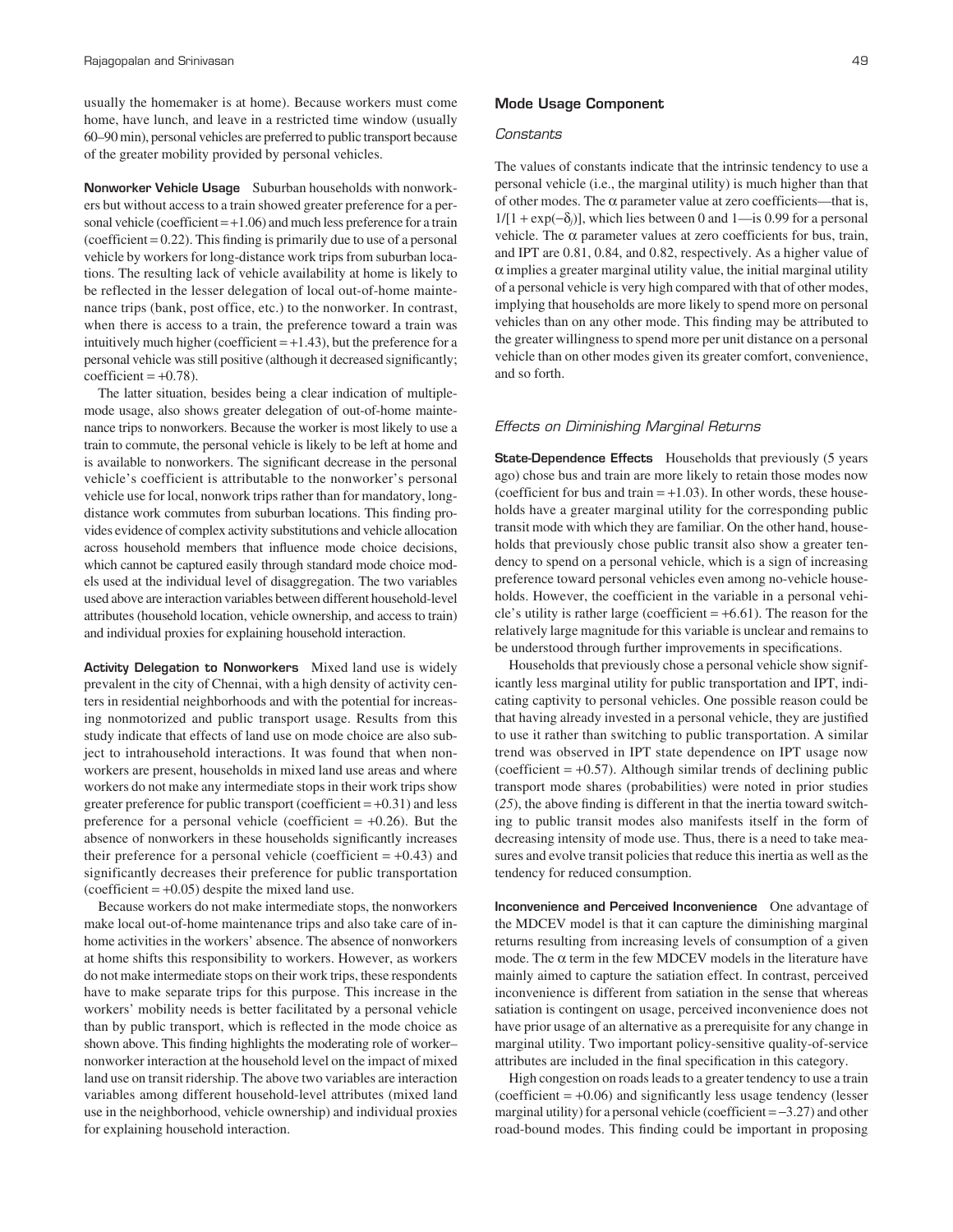policy measures to improve the mode share of train, which can contribute to congestion mitigation and reduced energy consumption and emissions on the road network.

A low pedestrian-safety level was found to decrease the usage tendency (less marginal utility) for bus and train (coefficient = −0.04) and significantly increase the tendency to use personal vehicles (coefficient =  $+0.52$ ) and IPT (coefficient =  $+0.05$ ). This finding is possibly due to the following reason. Public transport users significantly use nonmotorized modes as part of their journey. It is the nonmotorized leg of the journey that makes them sensitive to pedestrian-safety levels (walking or cycling to the bus stand or railway station). Personal vehicles and IPT, on the other hand, involve significantly less nonmotorized vehicle use and are safer modes to use when pedestrian-safely levels are low. This finding is also important in planning policy measures to improve pedestrian-safety levels, thereby improving public transit mode share.

# Goodness-of-Fit Measures

The log likelihood for the equally likely model is −21,708.61. For the constants-only MDCEV model, it is −12,150.49, whereas the log likelihood at convergence is −11,651.64. The likelihood ratio test for testing the presence of the baseline utility variables as well as the variables affecting the diminishing marginal returns is 997.70, which is significantly greater than the critical  $\chi^2$  value for 37 degrees of freedom. Thus, the model passes the likelihood-ratio test and has a reasonably good likelihood ratio index ( $\rho^2 = 0.46$ ).

#### Assumptions and Exceptions

Because of limitations in sample size, nature of the data, and modeling assumptions in this study, the insights here need to be confirmed with empirical data from similar contexts. Generalizing this work by relaxing the iid error structure, possibly accounting for correlations among mode combinations, offers scope for improvement. The MDCEV model proposed here captures only the modal use and expenditure decisions among motorized modes and not nonmotorized modes such as walking (as no operating cost is incurred). Also, because travel cost was included as a dependent variable, explicit introduction of travel time is difficult because of possible correlations between time and cost. However, specific quality-of-service attributes were included in the current model (see the section on effects on diminishing marginal returns). Capturing level-of-service variables in a more explicit manner as well as integrating modal intensity use decisions with regard to walk and bicycle remain an important direction for further investigations.

## SUMMARY AND CONCLUSIONS

This study analyzes mode choice decisions at the household level instead of at the individual level, given the strong interpersonal linkages and constraints within a household that influence these decisions, in the context of a developing country. Through relevant descriptive statistics, it was found that, at the household level, mode choice is a multiple discrete (i.e., multiple modes may be chosen by a single decision-making unit) outcome rather than a single discrete outcome. The MDCEV model was used to model choice and consumption simultaneously, as a single, coherent, and mutually consistent model.

Several unique features in developing countries relevant to household-level mode choice were analyzed and found to be significant in affecting household-level mode choice, including mixed land use, extended-family system, nonworker availability, use of two-wheelers and IPT, and so forth. State dependence and perceived inconvenience effects are proposed to affect the diminishing marginal returns, in contrast to satiation effects noted in prior MDCEV literature.

Some of the salient empirical findings and results are summarized below:

1. As the number of modes collectively chosen at the household level increases, the percentage of households choosing public transit and IPT increases significantly, and personal vehicle choice remains unaffected (85%). This finding shows that multiple-mode choice leads to greater use of public transit than single-mode choice.

2. Extended families show a greater tendency to choose multiple modes (i.e., personal vehicle and public transportation) than nuclear families.

3. Four-wheeler ownership in the neighborhood showed a stronger preference for personal vehicle and IPT usage. On the other hand, two-wheeler ownership in the neighborhood showed a positive preference for public transport and IPT.

4. Increased congestion on roads increases a household's usage tendency (i.e., expenditure) toward train and significantly decreases the usage tendency for personal vehicles, among other modes.

5. Poor pedestrian-safety levels reduced the households' marginal utilities (i.e., tendency to use and spend) for public transport and showed significantly increased usage tendencies for personal vehicle and IPT.

6. State dependence (inertia in mode switching) is evident among all mode users, but households that previously chose bus over a period of time showed a higher tendency to spend on a personal vehicle than on a bus.

The findings from this study can be used to support policy evaluation and decision making along the following lines. Multiple-mode usage leads to increased public transit mode share and therefore more balanced usage of modes than single-mode choice (mostly a personal vehicle). Factors that were significant determinants of multiple-mode usage in developing countries include joint family structure, mixed land use, suburban location of households, and access to public transit.

Congestion mitigation measures may be instituted by encouraging train use through better feeder routes to railway stations, as households show a positive tendency to use train and a strong disinclination for a personal vehicle and other modes when road congestion levels are high. Similarly, households that previously chose public transit show a tendency to switch to personal vehicles and therefore would increase congestion on roads. Suitable policy measures should be introduced to retain such users on public transit modes. Also four-wheeler-owning households show a disinclination toward public transit modes and are more likely to use a personal vehicle and IPT, which can contribute to a further increase in congestion.

This study also provides evidence of strong intermodal linkages in mode choice in developing countries. The choice of public transport is influenced by congestion on roadways and accessibility to trains. In addition, poor perception of pedestrian safety can lead to a reduction in intensity of public transit usage. Thus, the provision of more pedestrian-friendly bus bays and safer pedestrian walks could potentially reduce the usage of personal vehicles and IPT, thereby promoting greater intensity of nonmotorized usage and greater public transit preference. These findings highlight the need for integrating